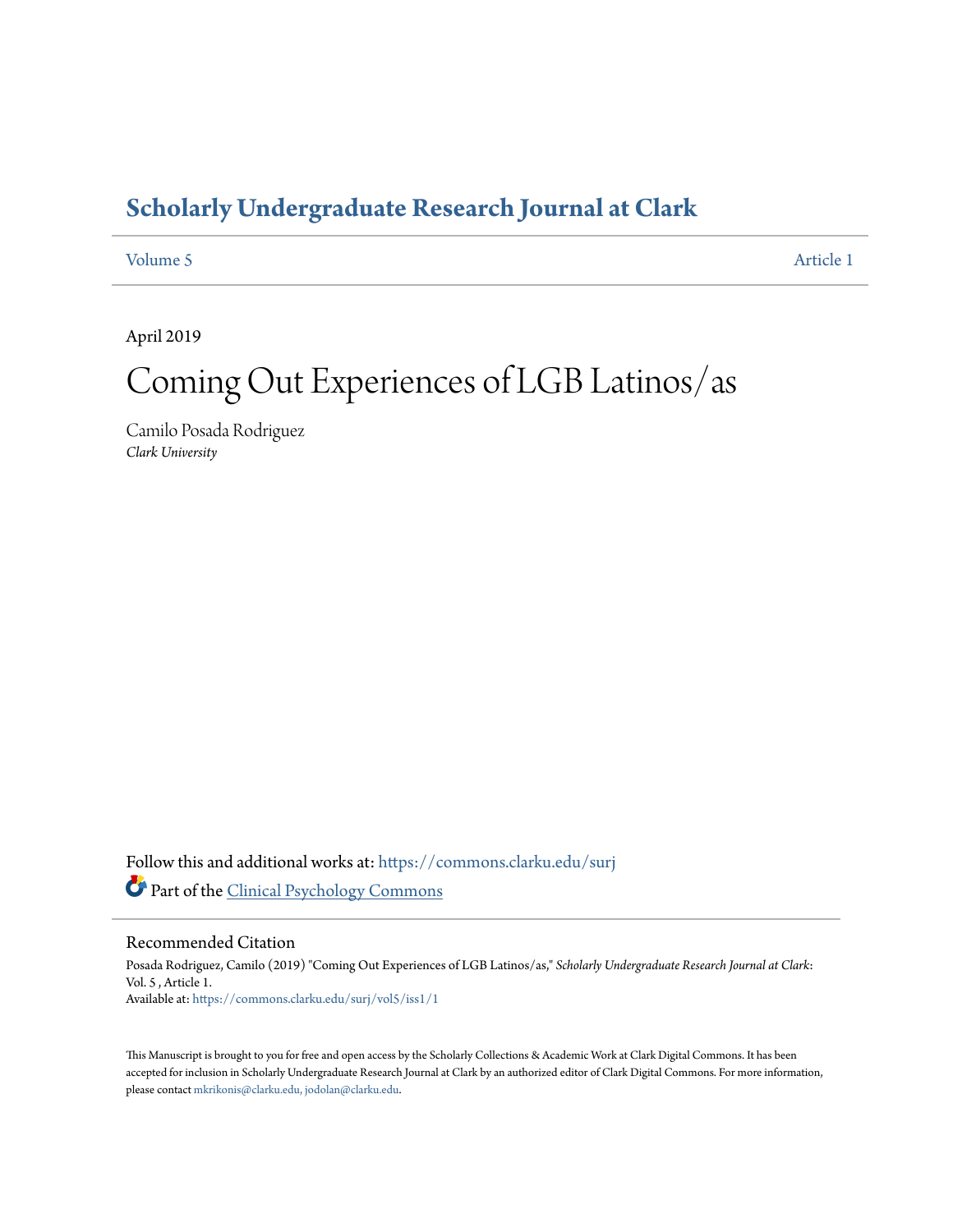# Coming Out Experiences of LGB Latinos/as

### **Cover Page Footnote**

I would like to thank Professor Esteban Cardemil (Psychology Department) and Nestor Noyola for their help and advice during the writing of this paper.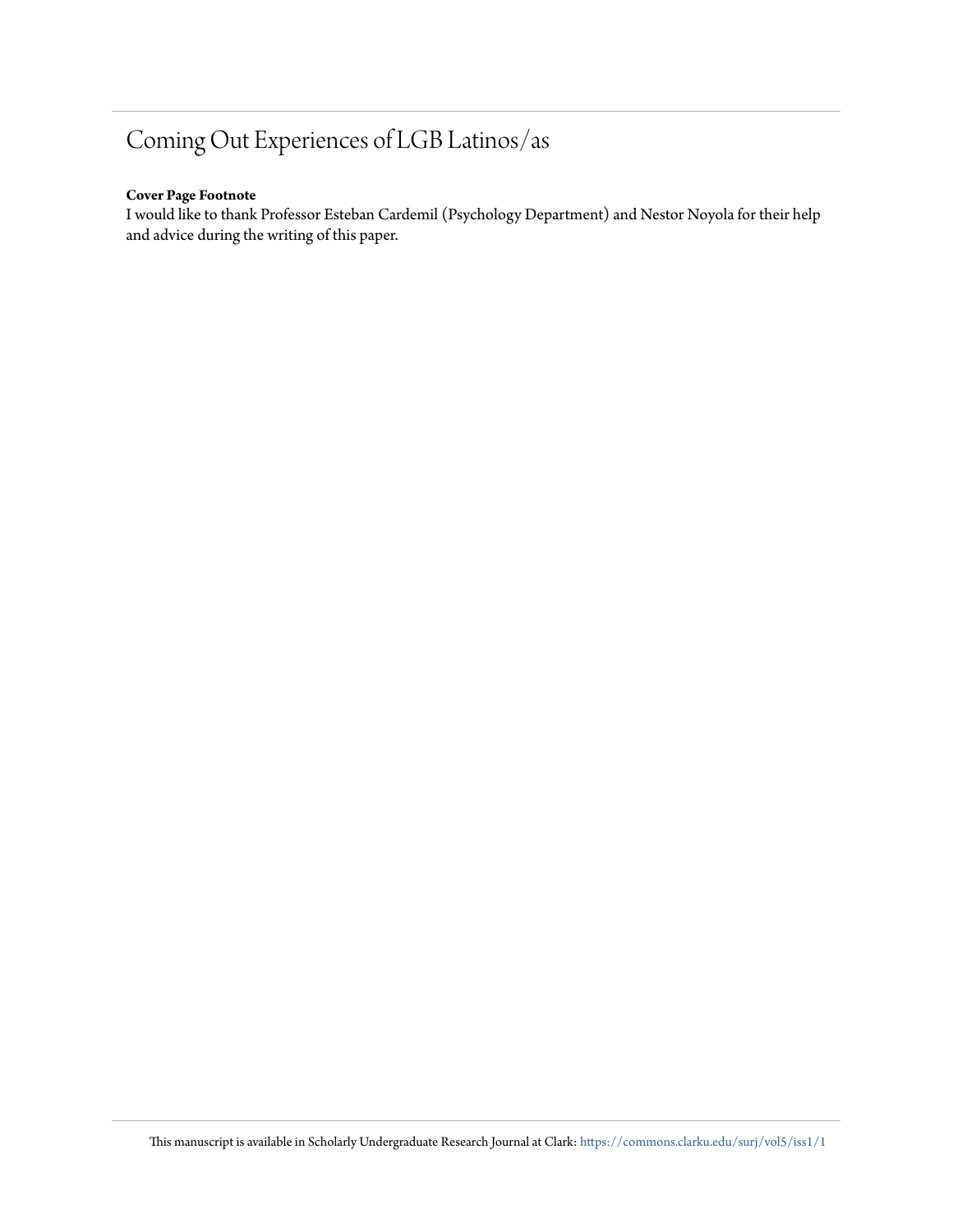# **Coming Out Experiences of LGB Latinos/as: The Role of Cultural Values**

# Camilo Posada Rodriguez

## **ABSTRACT**

The coming out process is a fundamental part of the lives of Lesbian, Gay, and Bisexual (LGB) individuals. Research suggests that there are several factors that might make coming out detrimental to the mental health of an individual. This study aims to better understand the coming out experiences of LGB Latinos/as and its possible relations to cultural values such as religion, *familismo*, and conservative points of view. Participants were 9 self-identifed Latino/a lesbian, gay, or bisexual adults currently living in the U.S., recruited through public and online advertisements. The author engaged in thematic analysis to identify relevant patterns about the participants' coming out experiences. Two main themes emerged from the interviews. First, all the participants pointed to their family's religious norms and values as a stress factor in their coming out process. Second, most participants argued the importance of considering their family's needs before and in some cases after coming out to them. These fndings show the importance of understanding how cultural values might infuence the coming out experiences of double minorities. Further research should analyze the cultural values of double minorities in the U.S. in more depth, as to better understand their effects on LGB people's mental health and coming out process.

Lesbian, gay, and bisexual (LGB) people might choose to reveal their sexual orientation to others, a process called coming out (CO).1 This process has been described as an essential part of LGB identity formation and integration.<sup>2</sup> Studies have repeatedly shown that the CO process has some benefts to the mental health of LGB people, such as higher self-esteem, better well-being, lower anxiety, increased coping resources, feelings of relief and happiness, and more.<sup>3</sup> However, Legate, Ryan, and Weinstein found that in g contexts (i.e., when the individual's family is not supportive), disclosing an LGB identity was less common and had negative impacts on well-being.4 LGB people might anticipate judgment and stigmatization because of their identity, which might lead to not disclosing their sexual identity.<sup>5</sup>

The CO process seems particularly important when LGB individuals come out to their parents and family members, given that it can completely alter family relationships.<sup>6</sup> Coming out to family members is particularly stressful because LGB individuals understand that it cannot be easily taken back and because it is more common for fnancially-dependent adolescents to come out to their parents.<sup>7</sup> Family rejection plays a fundamental role in LGB individuals' mental health such that people who report higher family rejection are more likely to also report suicide attempts, high levels of depression, and illicit drug usage.8 Moreover, Pistella et al argue that coming out is a personal decision that can be accelerated or prevented by different personal *and* familial characteristics, including cultural background.9 Yet, not much is known about how Latinos/as experience their CO process in relation to their cultural values. This paper will discuss how the CO experiences of LGB Latinos/as (i.e., a person of Latin American origin or descent who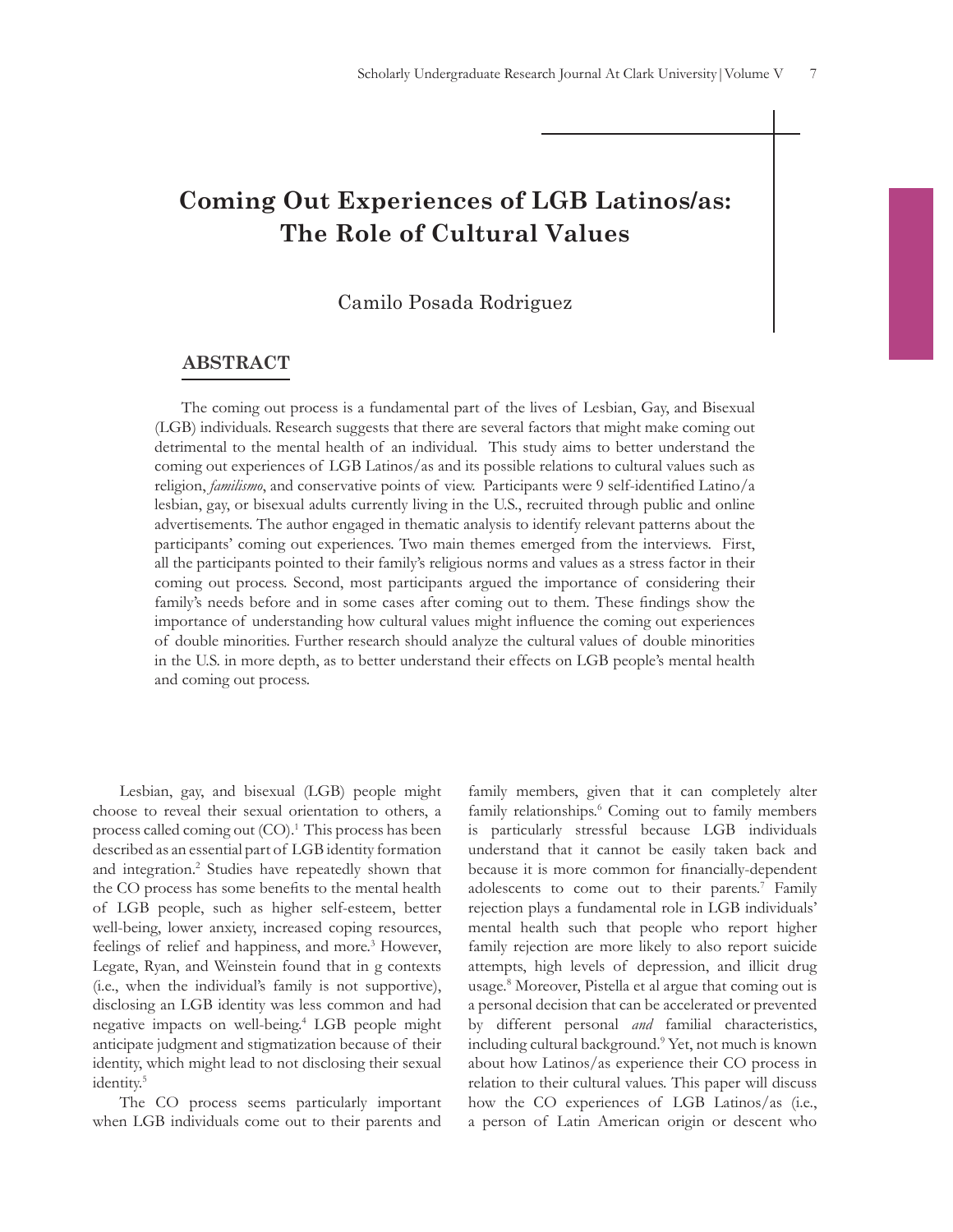identifes as gay, lesbian, or bisexual) can be affected by specifc cultural values such as religion and collectivism.

Meyer conceptualized the stress that minorities (more specifcally sexual minorities) go through as "the excess stress to which individuals from stigmatized social categories are exposed as a result of their social, often a minority, position."10 There are three types of minority stress that Meyers explains in his Minority Stress Model: external (i.e., objective stressful events and conditions), the expectations from those events, and the internalization of negative societal attitudes. Moreover, regarding the CO process, LGB people suffer stress from the concealment of their sexual identity (which could be categorized as a proximal, rather than distal, stressor). All of these stressors can negatively impact the mental health of LGB people, including LGB Latinos/as. However, Meyer identifes strategies, such as personal coping mechanisms, resilience, and coping through social structural factors (without any mention of family), that might reduce the risk of negative impacts on the individual's mental health. Nonetheless, Meyer does not mention the stressors that people with a double minority status (e.g., sexual minorities that are also racial minorities in a specifc country) might go through and the impact of their culture on their experiences.<sup>11</sup>

#### **Latino/a Cultural Values**

Latino/a culture tends to adhere to traditional family values (e.g., specifc roles in family hierarchies that should not be broken) and conservative views on social issues (e.g., Latinos/as tend to oppose abortion and gay marriage).12 Therefore, Latinos/as might have a more diffcult time accepting queer individuals than people who have liberal views on social issues. For example, Latino/a parents might be less likely to provide support to their children if they decide to come out. Moreover, Latinos/as in the U.S. and in Latin America have high rates of religious belonging, regular churchgoing, and reliance on religious support in their daily life, which might affect their views on LGB individuals.13 Secular Latinos/as tend to be more accepting of same-sex marriage than regularly-attending Catholics.<sup>14</sup> Given that Latinos/as tend to adhere to conservative values, Latinos/as and their CO experiences are particularly interesting and important to analyze.

Moreover, Eaton and Rios explain that Latinos/ as are more likely than White Americans to support collectivism: defning "oneself in terms of social and cultural roles."15 One cultural role that has been studied in Latinos/as is *familismo*, which is understood as putting higher importance to the family's needs than to the individual's needs. *Familismo,* therefore, is an expression of collectivism among Latin Americans.<sup>16</sup> *Familismo* could, ultimately, be a source of information that shapes the behaviors and attitudes of LGB Latinos/as.17 Depression, suicide, and internalizing behaviors have been associated, as well, with *familismo* among Latinos/as in general.<sup>18</sup> Studies have shown that queer Latino men tend to describe their CO process as challenging with respect to collaboration, respect for hierarchies, and the importance of social roles and duties.19 *Familisimo* is one conservative value that Latinos/as tend to adhere to.

Moreover, conservative religious values and norms play an important role in how family members react during the CO process of an LGB person, as well as whether an individual will come out to their family.<sup>20</sup> Studies have also shown that the CO process of LGB people to family members is especially difficult in families that identify with right-wing conservative political ideologies and that are religious.<sup>21</sup> Religious values and widespread homophobia might be connected to diffculties in LGB sexual identity among Latinos and African Americans.<sup>22</sup> In a qualitative study among Latinos/as more than half of the participants experienced a confict between being Catholic and their sexual orientation during their adolescence.<sup>23</sup> It has been shown that the CO process can be a stressful one that might negatively impact an individual's mental health.24 Using minority stress theory to better understand how individuals experience the minority stress that is attached to the CO process, I will explore the particular cultural values that might affect this specifc group of people (i.e., LGB Latinos/as) during the coming-out process.25 Research has shown that Latinos/as tend to adhere to *familismo*, have conservative points of views regarding LGB individuals, and believe in conservative religious values and norms. Because of these factors, it is crucial to understand how Latinos/as experience their CO process, looking at the cultural values that might make it harder or easier for them to come out to their families and friends.

There is almost no literature regarding the CO process of Latinos/as or the infuence of cultural values on it. However, we know that Latinos/as tend to adhere to traditional family values and conservative points of view on social issues. Moreover, we know about the importance of collectivism, *familismo*, and religion among Latinos/as. Therefore, the aim of this study is to better understand the CO process of LGB Latinos/ as and how it relates, if at all, to family, collectivism, religion, and conservative point of view by analyzing interviews of a sample of LGB Latinos/as living in the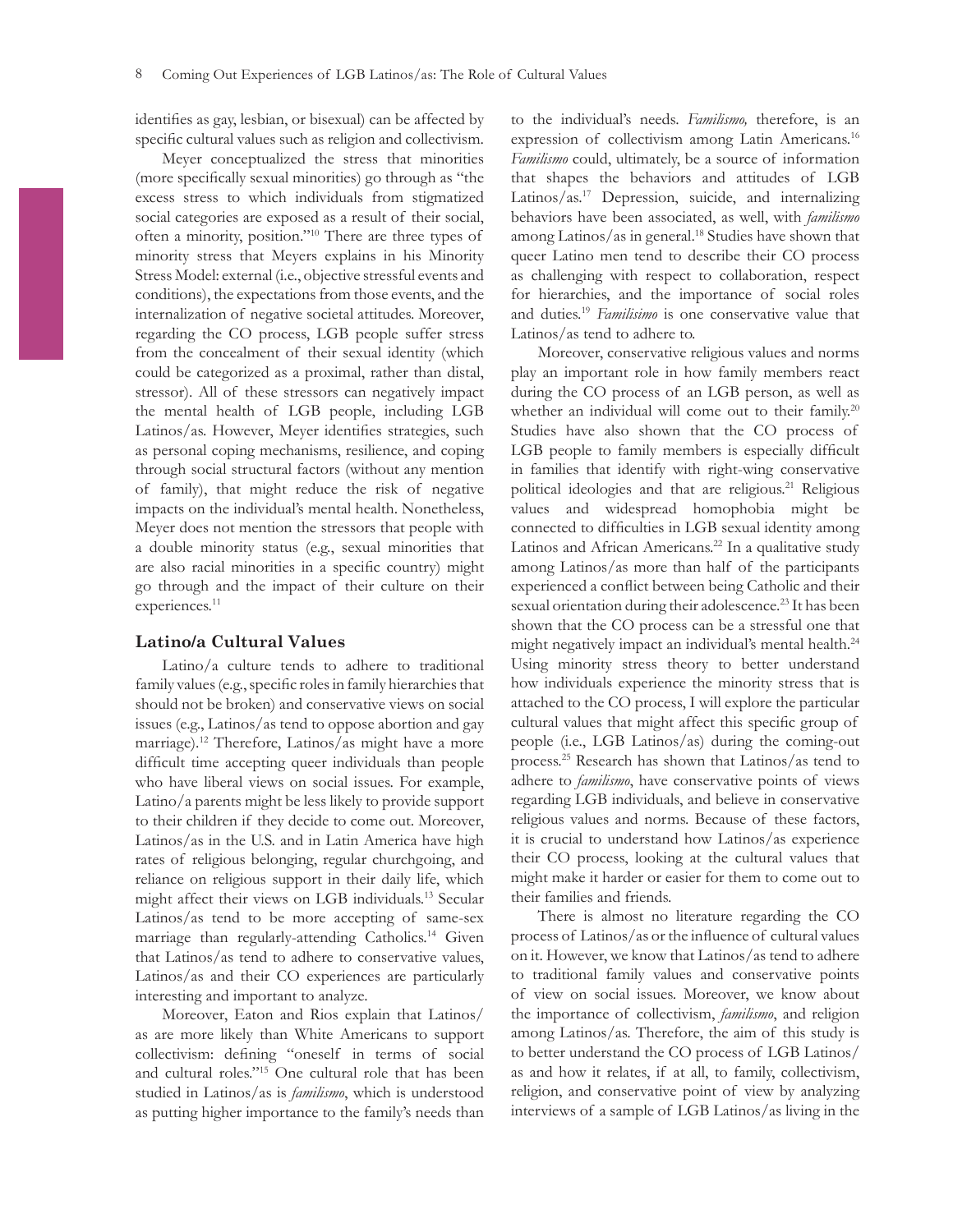United States. Given that there is not much research about this particular topic, a qualitative study is an ideal method to start exploring these possible relations.

#### **Method**

#### **Participants**

Latinos/as with minoritized sexual identities currently living in the U.S. participated in the present study. Their ages ranged from 18 to 39, with a median age of 24 years. All participants self-identifed as Latino/a. Nonetheless, there was heterogeneity in the participants' self-identifed race. The interviews analyzed for this study were only of participants who self-described as lesbian, gay, or bisexual, and either male or female. The author did not include interviews from participants who self-identifed as gender minorities in the present study, given that there were not enough of these participants for the author to feel confdent that the results might be representative. Participant's demographics are displayed in Table 1.

#### **Procedure**

Data for this study was collected as part of a larger qualitative project aimed at understanding the experiences of minority stress, coping, and suicide in Latinos/as with minoritized sexual identities living in the U.S. Participants were recruited through printed advertisements in public spaces, as well as with online advertisements through Latinos/as, LGBTQ, and Latinos/as LGBTQ community groups in different social media (e.g. Craigslist.com, Facebook.com, Meetup.com, and Reddit.com). Advertisements were written in English and Spanish and described the study as a one-time, confdential, phone-based study for understanding how Latinos/as who identify as sexual minorities experience stress related to racism and heterosexism, and how they cope with it. Adults (eighteen years and older) currently living in the U.S., who self-identifed as both a Latina/o and as having a minoritized sexual identity were eligible to participate in the study. All participants received a U.S. \$10.00 gift card for their participation. Participants were asked to feel free to share information about the study with others who may qualify for it. The present study was approved by the Clark University Institutional Review Board (IRB).

#### **Measures**

*Sociodemographic Questionnaire.* After providing informed consent and prior to completing a one-hour semi-structured interview, participants completed a short sociodemographic form in which they were asked about their racial/ethnic, gender, and sexual identities, as well as basic sociodemographic information related to immigration, employment, and income. Additionally, they were presented with the MacArthur Scale of Subjective Social Status (SSS), which was developed to capture a person's common sense of their sociodemographic standing. Participants are asked to place themselves on an imaginary 10-rung ladder that represents how people in the U.S. are distributed in terms of money, education, and jobs.26

*Semi-structured interview.* The author used a guide to conduct semi-structured interviews aimed at exploring experiences with minority stress, coping, and suicide. Interviews lasted approximately one hour each and were roughly divided into three sections (see Appendix A).

#### **Data Analysis**

Interviews were transcribed verbatim prior to data analysis. Pseudonyms were assigned to each participant to protect confdentiality. The author engaged in thematic analysis to identify relevant patterns about the participants' CO experiences.<sup>27</sup> The author chose thematic analysis given that it provides an accurate account of the data without it being based on the researcher's prior assumptions.28 Using an inductive approach, the author looked at the data for any relevant themes about the CO process, while also looking specifcally for data on how religious values and *familismo* shaped these experiences.

Grounded in Minority Stress Theory as a framework to analyze the data, the author specifcally looked at how social support, particularly family support, infuences the CO process of the participants.<sup>29</sup> Minority Stress Theory is relevant to this sample given that, as Latino/a LGB people, they experience the stress of being sexual as well as racial minorities. Even though Meyer has identifed double minority status (i.e., being both a racial and sexual minority) as an area for future research, there is a dearth of research regarding the CO process of LGB Latinos/as. Moreover, Meyer barely mentions the role of the family in his theory as a possible stressor and/or source of coping.30 However, the theory's concept of minority stress is relevant to all minorities, including LGB Latinos/as.

Finally, the author that read and analyzed the participant interviews self-identifes as a straight, male Latino. As an immigrant, growing up in Panama, most of the author's understanding of Latinos/as, especially LGB Latinos/as, come from his experiences in a different country. As a male, the author's interpretations of Latinas, both lesbian or bisexual, come with prior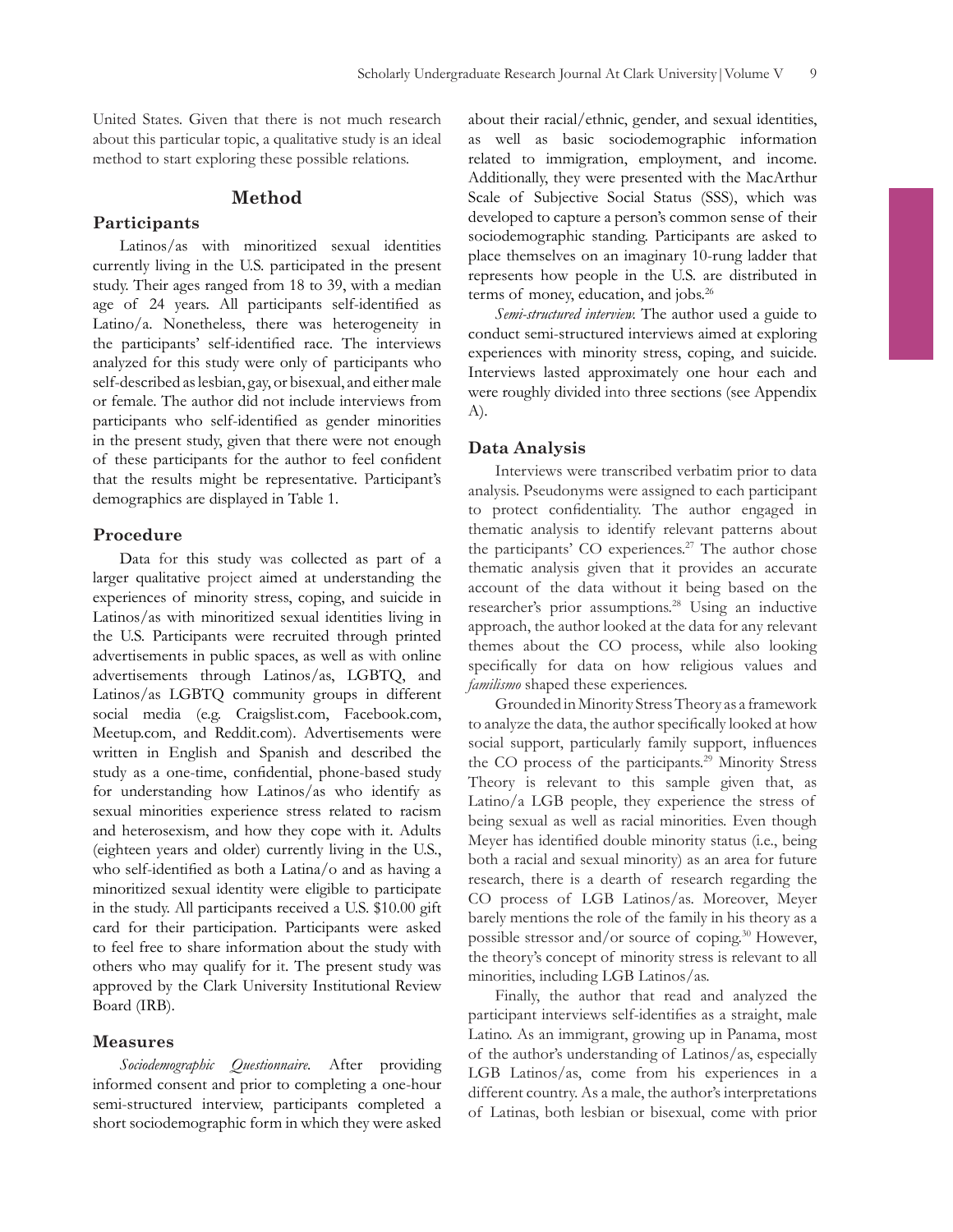assumptions and a reduced understanding about the role of cultural values that are imposed on Latinas (e.g., marriage). Moreover, as a straight Latino, the author recognizes that he does not have any knowledge, apart from the literature and conversations with LGB friends, about the diffculties and stressors that may take place during the CO process. The author is aware that there are other important themes that could have been relevant to the experiences of these participants and acknowledges that it is impossible to completely free oneself from theoretical and previous opinions.<sup>31</sup>

#### **Results**

Given that some participants had come out to their families and others had not, they showed some of the complexities of the CO process. Most of the participants had come out to their mothers (66.6%,  $n=6$ ) and to their fathers (55.5%,  $n=5$ ) by the time of the interview. Moreover, most of the participants had not come out to their distant family members (55%, n=5), while all but two had come out to at least one sibling (77.7%, n=7). Finally, almost all participants had come out to at least one friend (88.8%, n=8). Only one participant did not mention coming out to friends. To better contextualize to whom the participants had come out to, the author presents this information in Table 2.

There were common themes that emerged from examining the participant's CO experiences and the role that family played in this process. Participants tended to relate some of the questions that were asked directly to their family and mentioned diffculties that they experienced in this process, as wells as ways they coped with the stressors that had an impact on their CO experiences. The author found two signifcant themes: the negative impact of familial religious norms and values *and* the role that *familismo* played on the participants' CO process.

#### **Religious Norms & Values**

Almost all participants in the sample  $(n=7, 78%)$ pointed to their family's religious norms and values as a factor that stressed them in their CO process. Without being asked directly, most participants talked about religion, specifcally Catholicism, as a factor that kept them from coming out to their families earlier or at all. For example, Adrian, a 37-year-old gay Latino, after being asked why he has not come out to his family, explained, "Bueno siempre voy a ser así porque Bueno que la familia que to tengo es muy religiosa, muy católica y no, no, es que no puedo." (Well, I am always going to be like this. Well, my family is very religious, very Catholic, and I can't, I just can't [come out]).

Moreover, some participants explained a mismatch between their own identity as sexual minorities and their family's religious views. In other words, their parents' religious opinions conficted with their sexuality. This represents a particular stressor that people with religious families might go through. Participants in this sample were vocal about their views on religion and recognized that their family's religion played a role in how they perceived queer individuals in general and the participants themselves. For example, when asked about how her sexual identity as a lesbian might intersect with her identity as a Latina, Camila explained that "Bueno, de donde vengo yo, mi... por mi familia, pues por mi familia por sus costumbres, su religión pues no es facil de aceptar de que sea lesbiana." (Well, where I come from… because of my family, because of my family's traditions, because of their religion, well, it is not easy for them to accept that I am a lesbian).

There were two common sub-themes that emerged inside this larger theme: (1) gender norms and marriage, and (2) perceived heterosexism from parents. Although gender norms and perceived heterosexism from parents were mentioned by almost all participants, marriage was almost only mentioned by female participants in this sample.

#### **Gender Norms & Marriage**

*Gender Norms.* The majority of the participants (n=7) emphasized the gender norms and expectations that their parents believed and taught to them. Some of the gender norms that were mentioned were marriage to the opposite gender, what clothes to wear depending on their gender, not accepting femininity in men, fathers allowing men to leave the house during nighttime while over-protecting women, and more. When asked about how she felt after coming out to her parents, María said she was relieved. She clarifed, "Like I don't have to um, *esconderme*, like be behind of something. If I just want to wear like boy's shorts or whatever, so, en, hay connotaciones que los padres dicen, que oh, eso es de nene, y como que no, ey me gusta como me siento, ya no lo dicen como que…" (…so, there are nuanced phrases that parents say, like [shorts] are only for boys, and like I like how I feel, so they stopped saying that). In her answer, María explains that she does not want to hide her identity from her parents anymore and that she would like them to accept however she expresses that identity (including wearing clothes that they might consider masculine). She implies that her parents used to tell her what ways people should dress, making her feel stressed about the way she wanted to dress.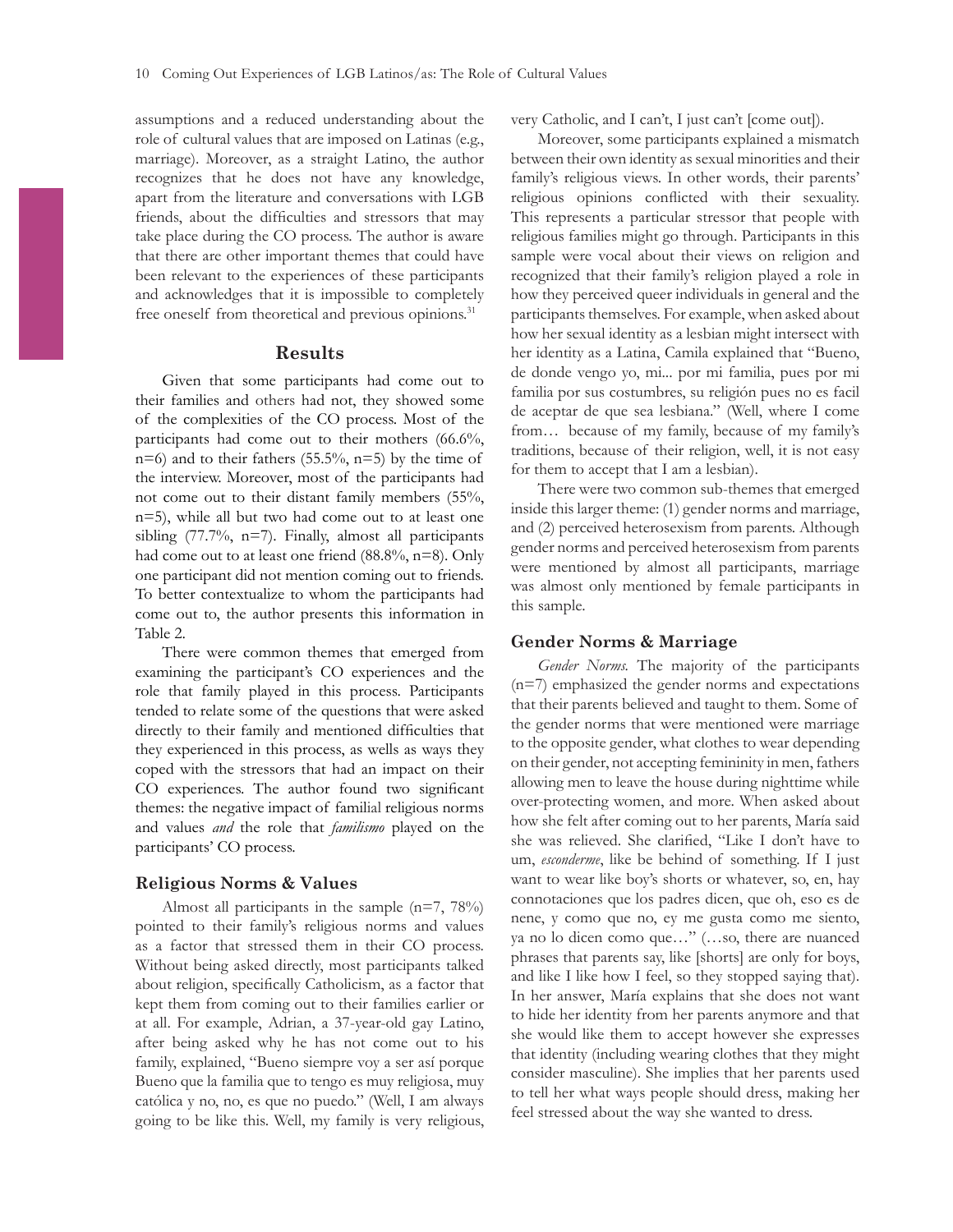Moreover, some of the gender norms instilled by the participants' parents were directly tied to their family's religion. For example, Camila described that her sexual orientation was foreign to her mother since her mother believed that "Dios hizo un hombre y a una mujer para tener una familia," (God made man and woman in order to have a family). Her sexual orientation was at odds with her mother's belief that women can only love men and that there are only two genders (i.e., male and female), which are meant to procreate and have a family together. Some participants also described this idea as having been passed down from older generations, which makes it more complicated for parents to accept their children's identity.

*Marriage.* More than half of the female participants (n=4) highlighted their parents' expectations of them marrying a man *specifcally* in a religious context. They even mentioned the stress of having to someday explain to their father that they will not get married to a man. Valery explained that, after she came out to her family, her father had troubles accepting her sexual orientation as a lesbian. She continued:

Yeah like, he didn't understand like how… like I think that it was a little bit of, how can a woman, how can this happen to my daughter? How can a woman like a woman? You know things like that uhm… But I think he...had a vision in his head of walking down the aisle with me and handing me off to a man. And just crushing that for him, he couldn't, he couldn't deal.

Only one male participant, Adrian, explained that his family pressured him into having relationships with women, but not in a religious context. Given that he was not out to his parents, Adrian talked about the stress of having to hear his parents' comments, not being able to give a concrete answer, while fearing coming out to them. It is important to note that participants were not directly asked questions relating to marriage or relationships.

# **Religious Values Shaping Perceived Heterosexism from Parents**

Participants (n=7) explained that they feared coming out to family members because of their family's heterosexist comments towards other sexual minorities and because of their family's religion. Amanda explained that, for her, in the Latinx community "there's still like still, especially from earlier generations like a *heavy* amount of like homophobia and just like sort of like emphasis on like traditional gender roles." She elaborated:

I think personally with my parents I have seen [homophobic comments] the most, and they will, uh, sort of like *deny* it, but they still sort of like make these comments that make me feel uneasy about like bringing my friends who are LGBT to meet them, and talking about it with them, talking about *my own identity* with them.

More than half of the participants  $(n=5)$  even argued that because of their parents' perceived heterosexism, they decided to strategically compartmentalize their sexual identity. This means that they decided to not talk about their sexual identity at home (or talk about it carefully), while more freely talking about it with their friends and other non-family members. Ximena explained:

I think I still haven't told my parents that like I am bisexual because they'll like they're kind of homophobic so I like never really told them so like I try to separate how I act at home away from how I act outside of my house so like for me at least my [Latina] culture and like being bisexual don't intertwine that much as much as I would like in front of family members.

Moreover, even people that had come out to their parents, or at least one person who had come out to her parents struggled with talking about her sexuality at home. Mia explained that her mother has a hard time accepting her bisexual identity since she believes that being bisexual is just a phase. Her mother believes, in other words, that bisexuals are "confused." Mia rationalized that since she is dating a man currently, her mother might think that she is not bisexual anymore and that she is out of her "phase." This, ultimately, made Mia cautious about talking to her mother with regards to her sexuality given that it is easier to avoid doing so. However, Mia talks openly about it with her friends and acquaintances, strategically dividing her identity.

#### **Familismo**

Most participants  $(n=7)$  talked about the importance of considering their family needs before and in some cases after coming out to them. In some cases, the participants talked about their sexuality as something that ultimately affects not only them but also their families, making it more diffcult to come out. Mia talked about her CO process as "drama," and when asked more about it she explained:

Well, the whole thing that you have to have like a talk about it, like a coming out, and then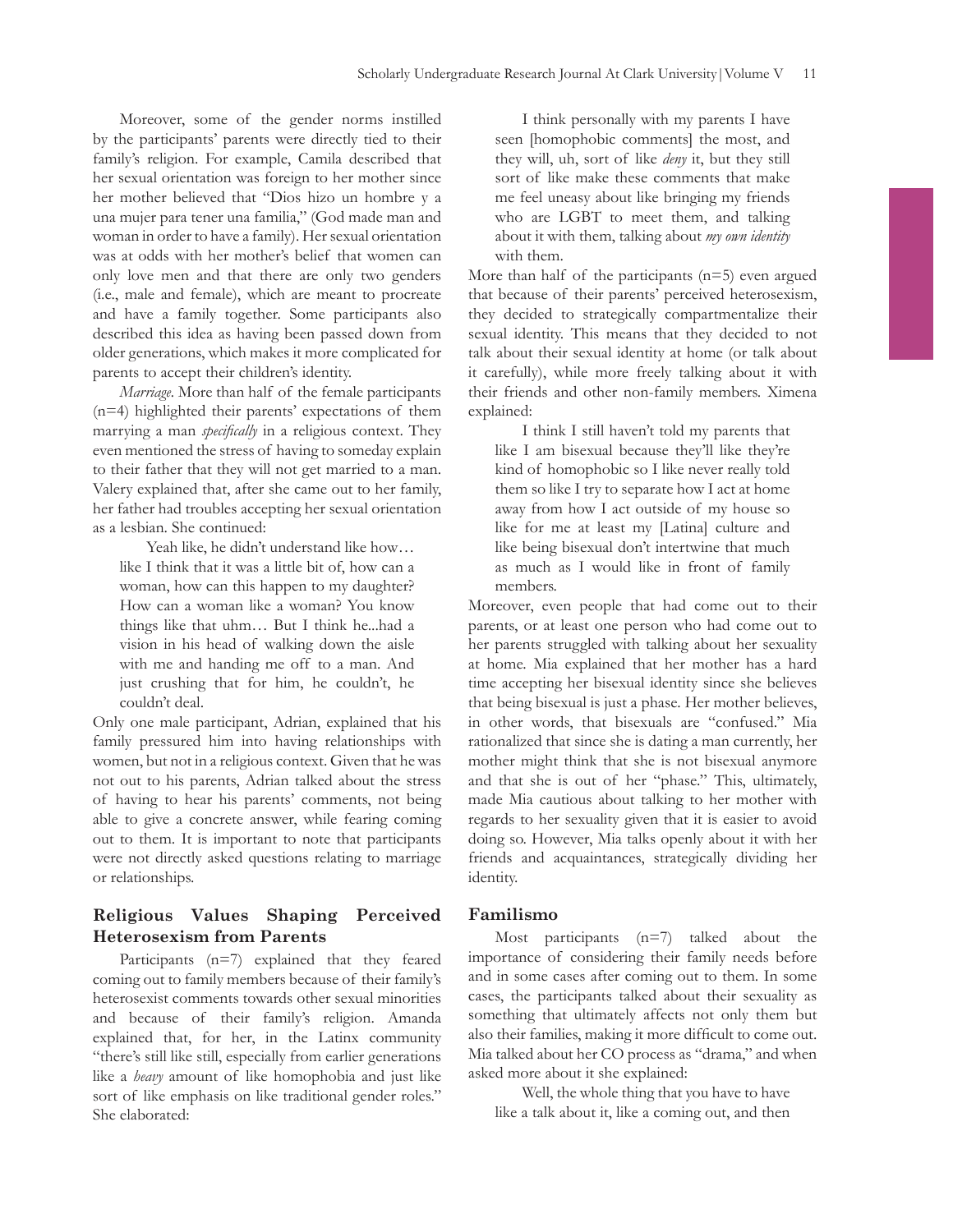you have to deal with maybe like consequences of being discriminated against, like all these things … it's not just my drama. It becomes my family's drama. Cause that's just how it is when you have a family of… a parent… it's like a Latino thing.

Participants repeatedly talked about how their family's values and needs were important to them, and how their CO process was deeply affected because of it. As LGB Latinos/as, the participants mentioned *familismo* often without using this exact term. Among the participants that talked about *familismo*, there were two common sub-themes that emerged: (1) fear of family rejection, and (2) tension while respecting family's attitudes and beliefs.

# **Fear of Family Rejection**

Most participants (n=8) indicated that they were afraid of coming out to their parents and siblings because of fear of anticipated rejection and possible shunning from family. These individuals explained that their parents might consider their sexual orientations as enough reason to shun them from their homes. For example, Ximena explained, "I fear being rejected by my family because we already have so many problems at home I don't wanna cause another disturbance and I'd rather hide [my sexual identity] from them than to show them who I actually am, if that makes sense, I don't know…".

Adrian, even at the age of 37, is still scared to come out to his family because of fear of rejection. He said that he has to hide his sexuality every time he interacts with a family member. Similarly, Adrian has not come out to almost anyone he knows because he is afraid that someone will tell his family. For example, he has not come out to his coworkers "para no tener problemas," (to not have any problems), as he works with family friends. This means that Adrian fears his coworkers might tell his family members, which will ultimately result in family rejection affecting his economic stability. Adrian explained, "I am barely scraping by economically, that is why I do not talk about my sexuality with my family."

Moreover, María also explained that she does not want to stress her mother with her sexuality even after coming out to her as bisexual. María described how she needs to feel supported by her mother and that after breaking up with a girlfriend she sought advice from her mother. However, she mentioned that she did not give her mother any details about the gender of the person she just broke up with since she did not want to feel judged or critiqued. María was scared that by talking about her relationship issues with a same-sex partner her mother would distance herself from María.

Finally, Violet also explained that even though she came out to her parents in the U.S., she was still afraid of coming out to her family in Latin America. When asked about what she felt would happen if she came out to her distant relatives she described that it would not go well and that "they're kinda the family that if someone like really messes up, you kind of get shunned and I don't want that to happen to me, so." She believed that her distant relatives will read her sexuality as a "mess up," which would be enough reason to be shunned from the family.

# **Tension while Respecting Family's Attitudes and Beliefs**

Last, but certainly not least, all the participants (n=9) indicated that they understand and respect their parents' opinions because they are family and those values have been passed down from generation to generation. However, the participants mentioned feeling tension regarding their own sexual orientation and their parent's opinions. This tension made the CO process more stressful and diffcult to cope with. For example, Camila explained, "Yo te respeto porque eres mi mamá, hasta te cariño porque es mi mamá. La amo, la quiero, la adoro. Pero también siento desprecio hacia ella. Siento coraje hacia ella porque me hizo ver muchas cosas como mala cuando no lo son." (I respect her because she is my mother, and I even love her because she is my mom. I love her, I care for her. But I also feel contempt for her [because of her opinions about sexual minorities]. I feel angry because she made me see myself as something bad when I am not bad).

Even at the age of 39, Camila feels contempt because of her mother's attitude towards her lesbianism. She feels like her mother is not supportive of her and her sexuality, while she is still respectful of her mother's opinions. This tension has made Camila feel judged by her mother. However, she still feels that she can talk to her mother about anything besides her sexuality. Camila even mentions that her mom "tiene una mente donde ella sigue pensando que yo voy a cambiar," (she has a mentality in which she keeps thinking that I am going to change [her sexuality]). Additionally, she has not come out to her father, which adds more stress to her life since she does not want to be rejected by him.

Mia explained that she cut her biological father off from her life because she did not agree with his personality and sexist comments. She said that "he doesn't like that, he wishes that I would be like a respectful daughter or [something] like that…"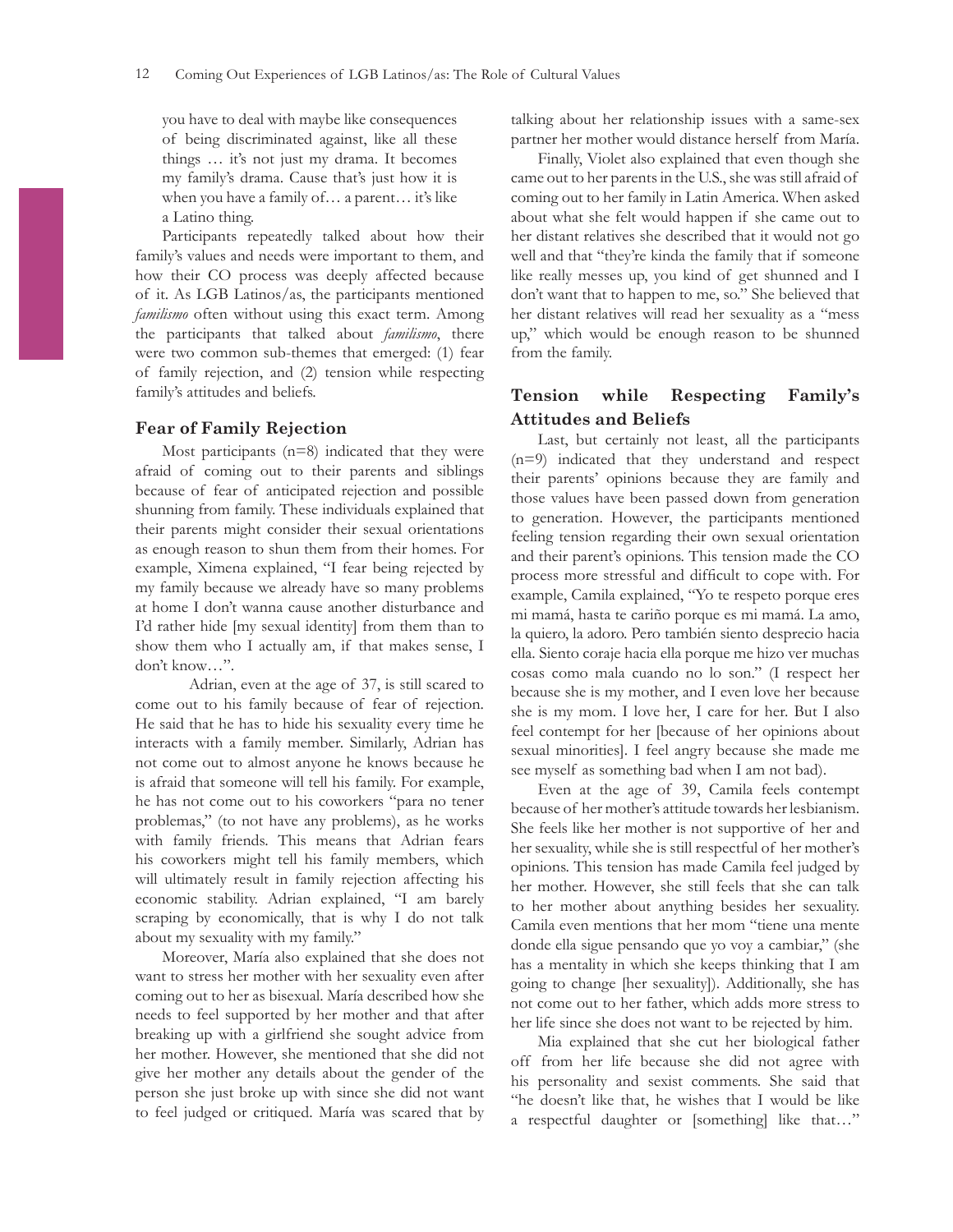Because of her lack of respect for her father's opinion, Mia ended up cutting him off, after which he has not reached out to her. She has not come out to him as bisexual, but she explains that it is better for her this way. Here, Mia's only solution for not dealing with the tension of disagreeing with her father's opinion was to cut him off entirely from her life.

Violet, on the other hand, decided to come out to her family even after hearing them make heterosexist comments. She explained that "Only the people that I love and really care about, and the people who really love and care about me are going to be supportive, so." Her family was ultimately supportive of her. At the same time, Violet is still afraid of coming out to her distant relatives, as they make many homophobic comments. She is scared of both being disrespectful of their beliefs and being rejected by them. She decided to come out to her parents, given that she felt she needed to be honest with them about her sexuality, but not her distant family.

Camila feels judged by her mother and does not know how to handle this tension, Mia completely rejected her father to stay away from opinions she did not agree with, and Violet was able to cope with this tension by believing that love was stronger than previously held attitudes. No matter the person, the tension between respecting familial tradition while being hurt by heterosexism signifcantly impacted participants' decisions during their CO process. As previously mentioned, this tension is linked to the fear of being rejected by family members. Moreover, as seen in Camila's story, age does not seem to mitigate this tension.

It is important to note that all but one of the participants came out to their sibling(s). This made it easier for some participants to cope with this tension, given that all the participants said that their siblings were very supportive of them. After being asked if she feels supported by her family, Amanda explained that they have supported her academically and economically and, "yeah, I think just family in terms of having like a sister has been helpful." Having someone from their families helping them feel accepted was a good way for the participants to feel familial support.

#### **Discussion**

The aim of this study was to better understand the possible relation between the coming out experiences of LGB Latinos/as and Latinx cultural values such as *familismo* and religion. Although there has been extensive research regarding the minority stress that LGBTQ+ individuals go through and its connection to their CO

process, there has not been a study that specifcally looks at the unique experiences that LGB Latinos/ as of the U.S. Indeed, Latinos/as report high rates of religious belonging and tend to adhere to conservative values and collectivism within their families, which can have negative effects in the CO process. After using thematic analysis to draw themes from the interviews of 9 LGB Latinos/as and using Minority Stress Theory as an analytic framework, several sets of fndings deserve emphasis.

First, religion played a tremendous role in the CO process of this sample. Although there have been studies about the role of religion on opinions about queer individuals in the Latinx community, less has been studied about how queer Latinos/as feel about these attitudes and opinions. Even without being explicitly asked about religion, participants were quick to mention how their sexual orientation was at odds with what their family's religion teaches, making coming out sometimes impossible. Some participants talked about how the gender norms that their parents taught them made them self-conscious of their decisions and actions. Their parents' heterosexist comments and attitudes were guided by their religion, which was Catholicism for most participants. It is important to note, however, that one participant was able to fnd support from a church in which the priest accepted him and his sexuality, making it easier for the participant to cope with being unable to come out to his parents, mainly as a result of their religiosity.

Second, *familismo* indeed played a crucial role during the CO process for this sample of LGB Latinos/as. Participants were afraid of coming out to their parents because of family rejection and possible shunning. Given that Latinos/as tend to adhere to collectivism, it was no surprise that even after being independent from parents, participants still talked about wanting their family to accept them. Moreover, participants had to deal with a particular kind of stress: believing that they had to always respect their family's opinion even when that opinion was against their sexuality. There was a noticeable tension between having to love and respect their parents while also completely disagreeing with them, which confused the participants and made them afraid to come out to their families.

However, collectivism was generally talked about by participants as a positive aspect of being Latino/a. Many participants talked about how grateful they were for the constant support they received from their families while growing up. Moreover, all participants talked about their siblings as a great support system, which gave them a feeling of acceptance and support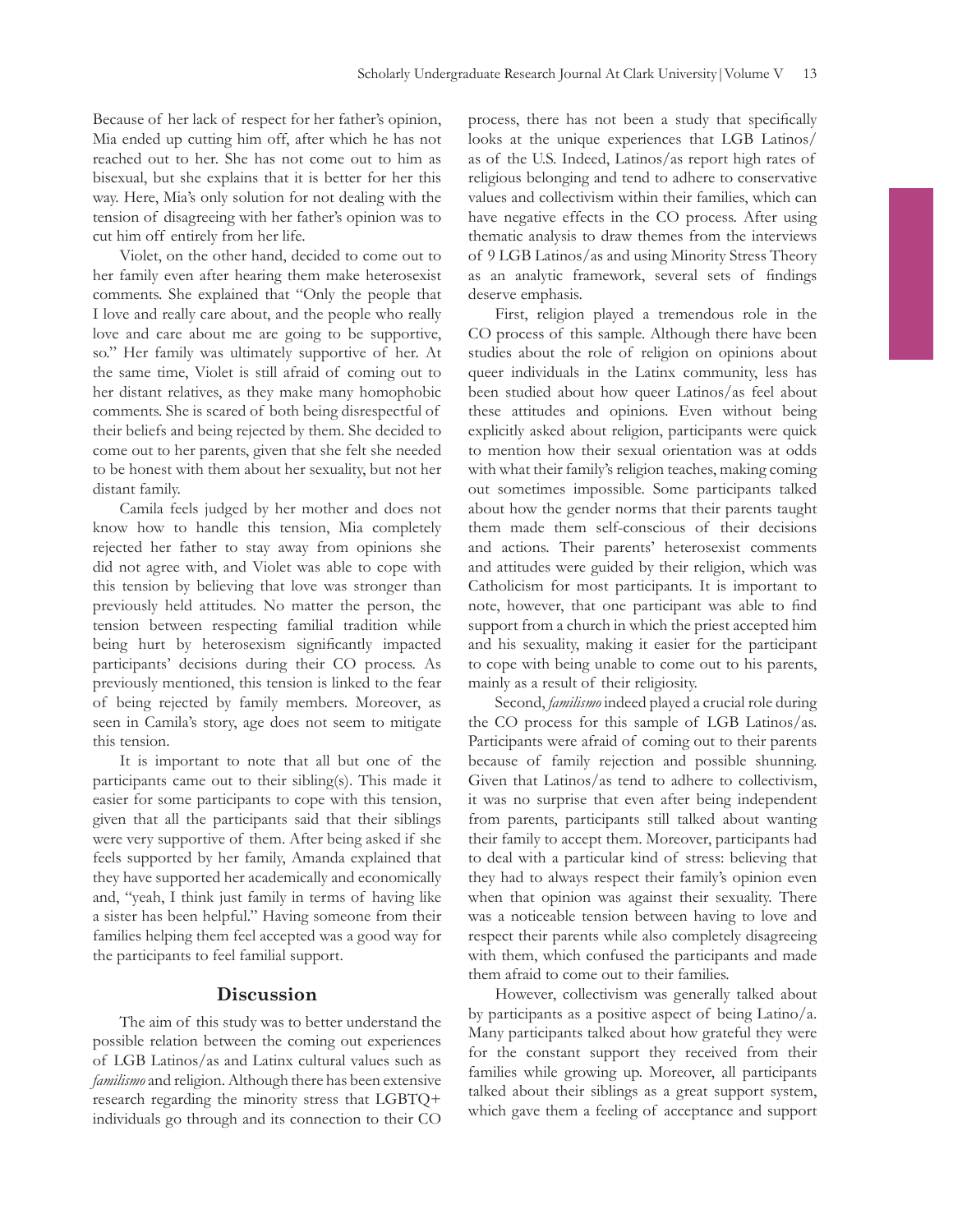from their family. It was only in the particular scenario of CO that *familismo* had a negative effect on the participants.

These fndings are important since they show that cultural values make the CO process of racial minorities even more complex than previously thought. As seen in this sample, cultural values play a fundamental role in how Latinos/as not only experience their CO process but also cope with their stress. As double minorities, LGB Latinos/as experience unique stressors that other racial groups might not have to face when coming out to their families. The fndings illustrate the importance of understanding the intersectionality of gender, sexual orientation, and race, and its connections to mental health (in this case of LGB Latinos/as). Future research should analyze the role of cultural values and norms of double minorities in the U.S. in more depth, as to better understand their possible effects on LGB people's mental health and CO process.

#### **Limitations**

Although this was one of the frst studies to directly analyze the CO experience of LGB Latinos/as and its connections to cultural values, there were some limitations to this study. First, most of the participants in this sample see themselves between the middle and top of the ladder when asked about their Subjective Social Status (SSS), with a median status of 6 out of 10 (10 indicating the highest position). Further directions might need to look at people scoring lower on the ladder to see potential similarities and divergences.

Most participants were living in the Northwest U.S., which might bring different challenges and stressors than those that Latinos/as in other parts of the U.S. face. Furthermore, some participants did not grow up in the U.S. and others had relatives living outside of the U.S. These factors may have shaped the ways the participants understood familial relationships and the stressors that come from being a racial and sexual minority. However, it is interesting to see how even among a diverse group of individuals, themes were largely cohesive.

This study shows important, new results, especially given the almost nonexistent literature on the role of cultural values in the CO experiences of LGB Latinos/ as. However, given that only 9 participants were analyzed for this study, different themes might emerge from another or larger sample of LGB Latinos/ as. Although there were many negative implications that come from this study, including religion and *familismo* playing a detrimental role in the coming out experiences of LGB Latinos/as, there are many ways

that the participants talked about coping with their stress. For example, participants talked about fnding other LGB Latinos/as, talking to their siblings about their sexuality, and fnding support from therapists and queer organizations at universities.

#### **Conclusion**

The present study advances the way we understand the role of cultural values, specifcally *familismo* and religious values, in the coming out (CO) process of lesbian, gay, and bisexual Latinos/as. Building on previous research that explained the importance of religion and collectivism (specifcally *familismo*) in the general Latino/a population in the U.S., the fndings presented here explain some of the ways these cultural values affect the CO process of these double minorities.32Moreover, these results expand on the almost nonexistent literature about double minorities and the unique minority stress they endure during their CO process. Clinicians who want to better understand why LGB Latinos/as do not want to or are afraid of coming out to their families should take their status as double minorities into account. In his Minority Stress Theory, Meyer explained the importance of internal and external factors in the CO process of queer individuals.33 This study expands on those factors, arguing that family and collectivism play a fundamental role in the CO process of Latinos/as and possibly other racial minorities such as African Americans.<sup>34</sup>

Additionally, conservative religious values and heterosexism shaped by those values played a crucial role in the CO process of these individuals. This was not mentioned by Meyer in his theory, which might be problematic when trying to understand the effects on the CO process of double minorities and their mental health.<sup>35</sup> This particular finding comes as no surprise given that Latinos/as are known to adhere to conservative values about LGB people and tend to be against marriage equality, for example.<sup>36</sup> Ultimately, this study illustrates the complexities of the CO process. Double minorities might be at a double jeopardy, as Ferraro & Farmer might call it, because of their status.<sup>37</sup> Whether it is because of fearing being rejected by their families, perceived heterosexism from parents, gender norms, or the tension between having to respect their parents but not agreeing with their beliefs, LGB Latinos/as suffer greatly from their minoritized status.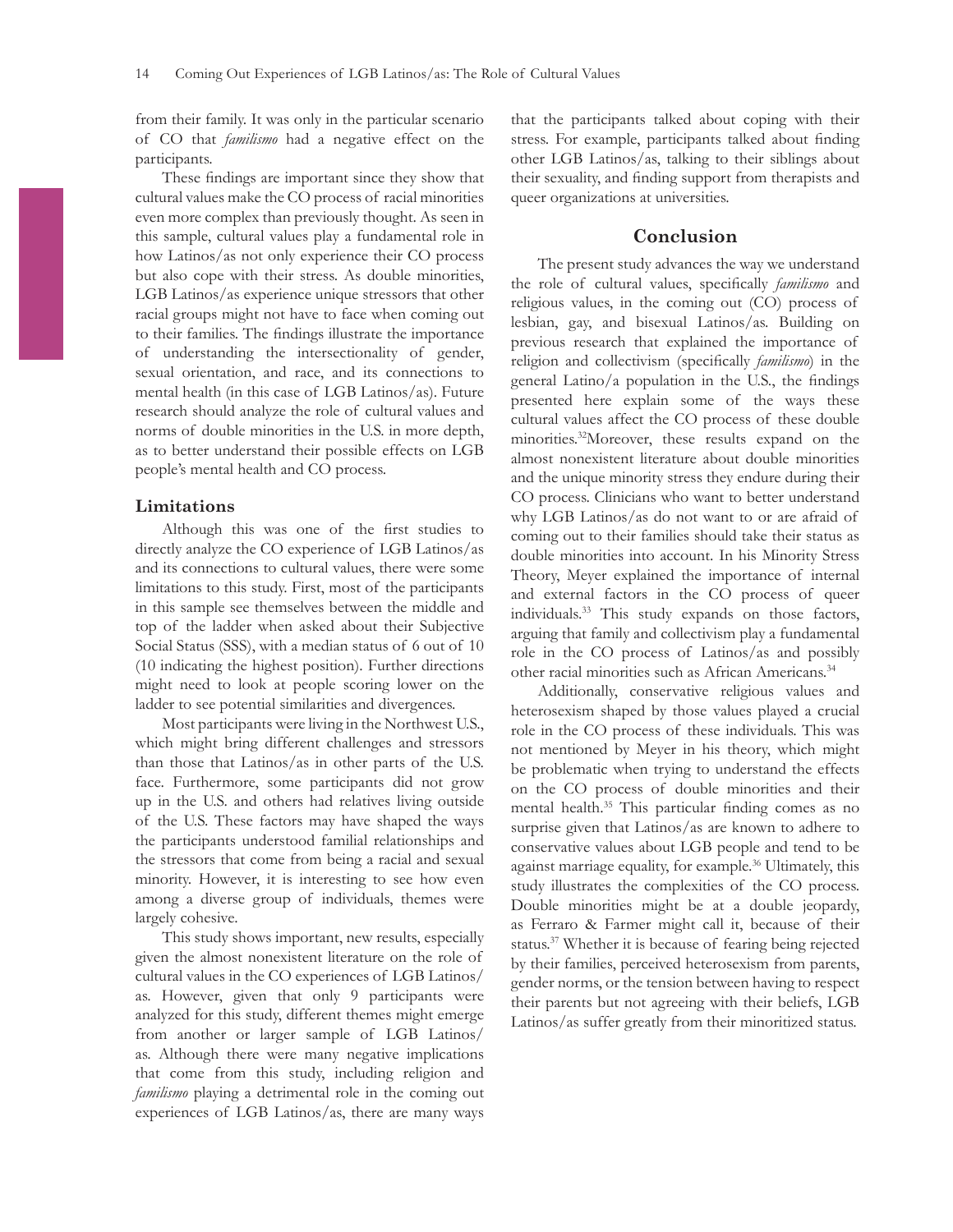|         |                          | Preferred<br>Language                                     | English                      | Spanish     | English               | English          | English                | English          | Spanish                       | English          | English                                              |
|---------|--------------------------|-----------------------------------------------------------|------------------------------|-------------|-----------------------|------------------|------------------------|------------------|-------------------------------|------------------|------------------------------------------------------|
|         |                          | Current Geo-<br>graphic Area                              | New England                  | New England | New England           | New England      | Midwest                | New England      | Southwest                     | Midwest          | South                                                |
|         |                          | SSS                                                       | adminis-<br>tered            | $\circ$     | $\circ$               | 5                | S                      | 5                | $\overline{ }$                | 4                | $\circ$                                              |
|         |                          | $\rm{Per}$<br>sonal Income                                | Not adminis-<br>Not<br>tered | 30-34,999   | 30-34,999             | 15-19,999        | 10,000                 | 40-44,999        | not<br>Preferred<br>to answer | 15-19,999        | 25-29,999                                            |
|         |                          | Immi- el of Educa- Annual<br>Highest Lev-<br>$\dot{t}$ on | HS, College<br>Student       | Associate   | Masters               | <b>Bachelors</b> | HS, College<br>Student | <b>Bachelors</b> | <b>Bachelors</b>              | <b>Bachelors</b> | $\frac{1}{\sqrt{2}}$<br>lege, no de-<br>Some<br>gree |
|         |                          | grated                                                    | $\sum_{i=1}^{n}$             | 35          | 28                    | $\overline{ }$   | $\sum_{i=1}^{n}$       | $\sum_{i=1}^{n}$ | 35                            | $\sum_{i=1}^{n}$ | $\frac{A}{N}$                                        |
|         |                          | Country of Age<br>$\mathop{\rm Origin}\nolimits$          | SU                           | Puerto Rico | Dominican<br>Republic | Mexico           | SQ                     | SU               | Mexico                        | SU               | SQ                                                   |
|         |                          | Age                                                       | $\frac{8}{2}$                | 39          | 34                    | $\overline{24}$  | $\overline{c}$         | 22               | 57                            | 23               | $\Im$                                                |
|         |                          | $S$ exua<br>identity                                      | Bisexual                     | Lesbian     | Lesbian               | Bisexual         | Bisexual               | Lesbian          | $\mathrm{Gay}$                | Bisexual         | Gay                                                  |
|         |                          | Gender<br>identity                                        | Female                       | Female      | Female                | Female           | Female                 | Female           | Male                          | Female           | Male                                                 |
| Table 1 | Participant demographics | Pseudonym                                                 | 01. Ximena                   | 02. Camila  | 03. Maria             | 04. Mia          | 05. Amanda             | 06. Valery       | 07. Adrian                    | 08. Violet       | 09. Diego                                            |

*Note.* SSS = Subjective Social Status. SSS ratings indicate participants' self-rated social position in a symbolic ladder that represents where people in the U.S. Note. SSS = Subjective Social Status. SSS ratings indicate participants' self-rated social position in a symbolic ladder that represents where people in the U.S. stand in terms of employment, income, and education. The ladder ranges from 1-10, with 1 indicating the lowest position and 10 indicating the highest stand in terms of employment, income, and education. The ladder ranges from 1-10, with 1 indicating the lowest position and 10 indicating the highest position.  $N/A$  = Not applicable position.  $N/A = N$  ot applicable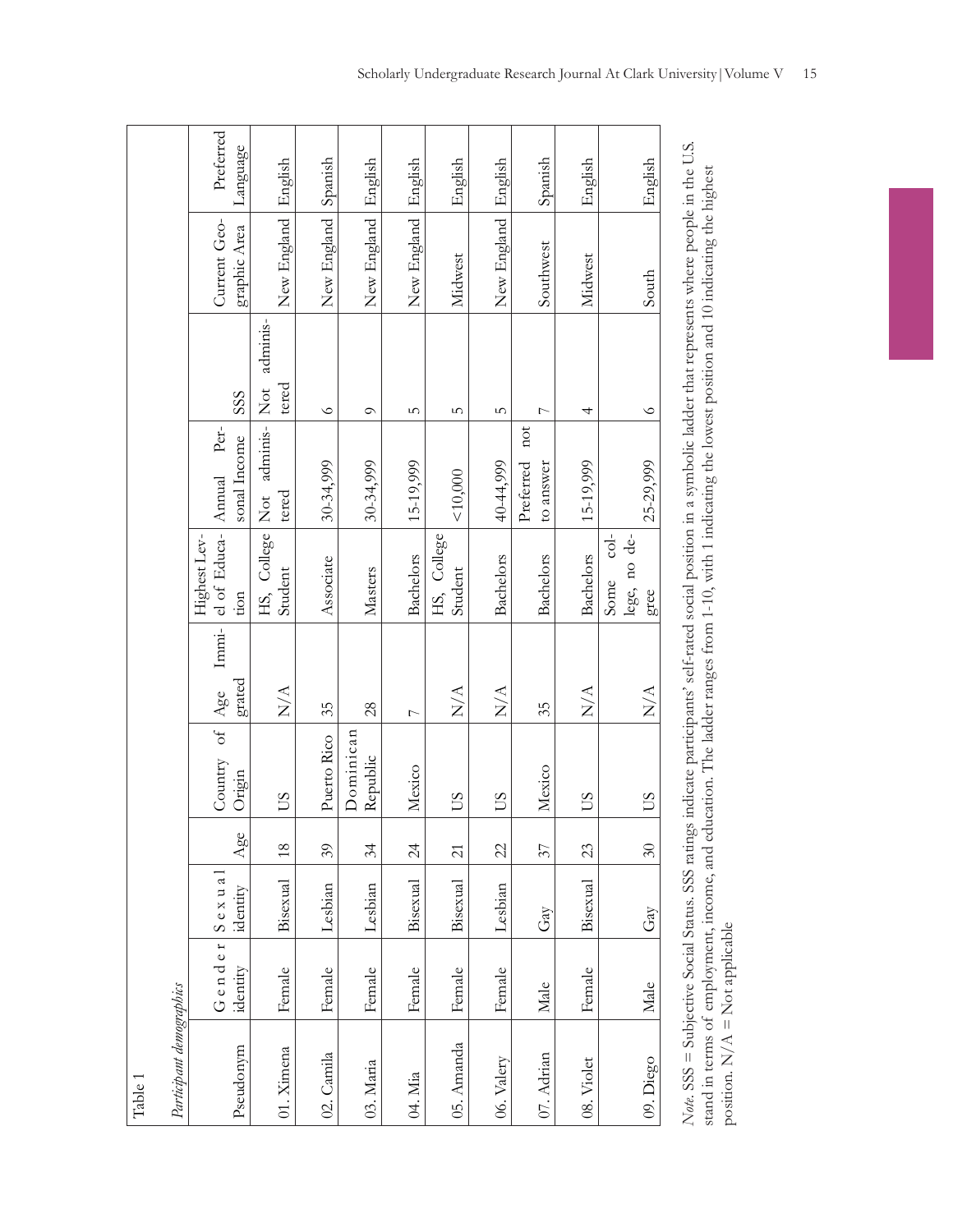| Table 2                                    |                       |                       |                        |                                 |                        |  |  |  |  |  |  |
|--------------------------------------------|-----------------------|-----------------------|------------------------|---------------------------------|------------------------|--|--|--|--|--|--|
| Participants disclosure of sexual identity |                       |                       |                        |                                 |                        |  |  |  |  |  |  |
| Participant                                | Came out to<br>Mother | Came out to<br>Father | Came out to<br>Sibling | Came out to Dis-<br>tant Family | Came out to<br>Friends |  |  |  |  |  |  |
| Ximena                                     | $\rm No$              | $\rm No$              | Yes                    | $\rm No$                        | Yes                    |  |  |  |  |  |  |
| Camila                                     | Yes                   | $\rm No$              | Yes                    | No mention                      | Yes                    |  |  |  |  |  |  |
| Maria                                      | Yes                   | Yes                   | Yes                    | Yes                             | No mention             |  |  |  |  |  |  |
| Mia                                        | Yes                   | Yes<br>(stepfather)   | Yes                    | Yes                             | Yes                    |  |  |  |  |  |  |
| Amanda                                     | $\rm No$              | $\rm No$              | Yes                    | $\rm No$                        | Yes                    |  |  |  |  |  |  |
| Valery                                     | Yes                   | Yes                   | No mention             | $\rm No$                        | Yes                    |  |  |  |  |  |  |
| Adrian                                     | $\rm No$              | $\rm No$              | $\rm No$               | $\rm No$                        | Yes                    |  |  |  |  |  |  |
| Violet                                     | Yes                   | Yes                   | Yes                    | $\rm No$                        | Yes                    |  |  |  |  |  |  |
| Diego                                      | Yes                   | Yes                   | Yes                    | Yes                             | Yes                    |  |  |  |  |  |  |

### **Appendix A**

- 1. The frst section focused on experiences of stress, and included questions such as: What does it mean to you to be an LGB Latino(a)? How has life been like for you as an LGB Latino(a)? Have others treated you differently for being an LGB Latino? Have there been moments in your life when you have had trouble accepting or valuing yourself because of being who you are as an LGB Latino? Have you come out to your family? If so, how was it? If not, what are your reasons? Have you come out to others outside your family? If so, how was it? If not, what are your reasons?
- 2. The second section focused on coping with stress, and included questions such as: Can you tell me of a time when you were able to cope effectively with the challenges of being an LGB Latino(a)? Can you tell me of a time when you found it diffcult to cope with the challenges of being an LGB Latino(a)? Who or what do you turn to when you fnd yourself in need of support?
- 3. The fnal section focused on suicidal ideation/ suicide attempt and nonsuicidal self-harm, and including questions such as: As an LGB Latino(a), have there been moments in your life when… you have felt hopeless?... like a burden?... Like you do not belong? As an LGB Latin(a), have there been moments in your life when things got so

challenging that… you had thoughts that life was not worth living, or that you could go to sleep and not wake up, or of killing yourself? … you had thoughts of harming yourself or that you harmed yourself, even if you did not want to die? What kinds of things were making it a stressful time for you? What kinds of things helped you get through these stressful times?

### **ENDNOTES**

1. Patrick W. Corrigan, Jonathon E. Larson, Julie Hautamaki, Alicia Matthews, Sachi Kuwabara, Jennifer Rafacz, Jessica Walton, Abigail Wassel, and John O'Shaughnessy. "What Lessons Do Coming Out as Gay Men or Lesbians Have For People Stigmatized By Mental Illness?" *Community Mental Health Journal* 45, no. 5 (2009): 366-74.

2. Margaret Rosario, Joyce Hunter, Shira Maguen, Marya Gwadz, and Raymond Smith. "The Coming-Out Process and Its Adaptational and Health-Related Associations Among Gay, Lesbian, and Bisexual Youths: Stipulation and Exploration of a Model." *American Journal of Community Psychology* 29, no. 1 (2001): 133-60.

3. Patrick W. Corrigan, Jonathon E. Larson, and Nicolas Ruesch. "Self-Stigma and the 'Why Try' Effect: Impact on Life Goals and Evidence-Based Practices." *World Psychiatry* 8, no. 2 (2009): 75-81;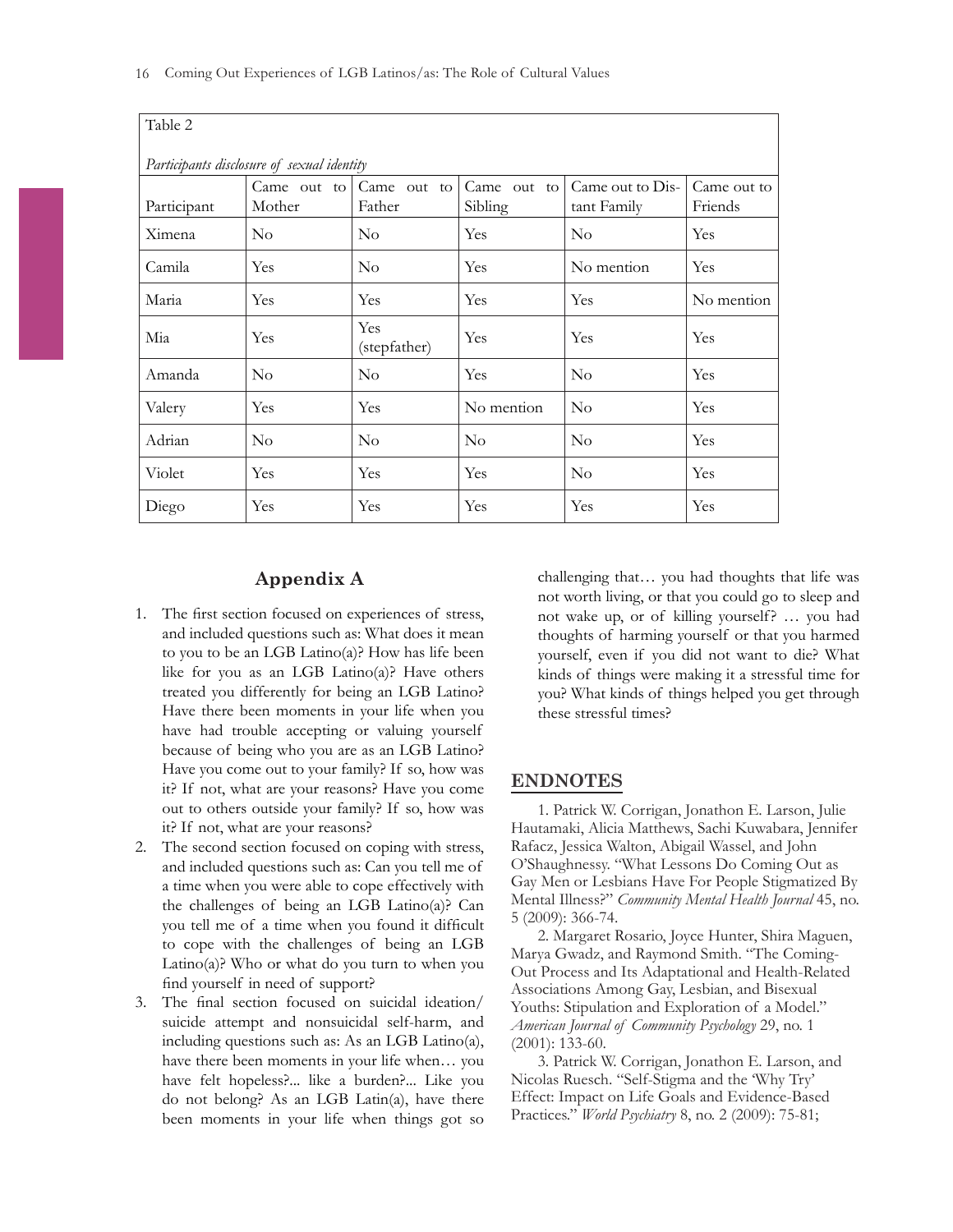Kristin H. Griffth and Michelle R. Hebl. "The Disclosure Dilemma for Gay Men and Lesbians: Coming Out at Work." *Journal of Applied Psychology* 87, no. 6 (2002); Meghan Marie Henry. "Coming Out: Implications for Self-Esteem and Depression in Gay and Lesbian Individuals." (PhD diss., Humboldt State University, 2013).; Edward Joseph Monroe. "Drawing Upon the Experiences of Those Who Are Out: A Qualitative Study of the Coming-Out Process of Gays and Lesbians." (PhD diss., ProQuest Information & Learning, 2001).; Ritch C. Savin-Williams. "Verbal and Physical Abuse as Stressors in the Lives of Lesbian, Gay Male, and Bisexual Youths: Associations with School Problems, Running Away, Substance Abuse, Prostitution, and Suicide." *Journal of Consulting and Clinical Psychology* 62, no. 2 (1994): 261.

4. Nicole Legate, Richard M. Ryan, and Netta Weinstein. "Is Coming Out Always a 'Good Thing'? Exploring the Relations of Autonomy Support, Outness, and Wellness for Lesbian, Gay, and Bisexual Individuals." *Social Psychological and Personality Science* 3, no. 2 (2012): 145-52.

5. Ibid.

6. Jessica Pistella, Marco Salvati, Salvatore Ioverno, Fiorenzo Laghi, and Roberto Baiocco. "Coming-Out to Family Members and Internalized Sexual Stigma in Bisexual, Lesbian and Gay People." *Journal of Child and Family Studies* 25, no. 12 (2016): 3694-701.

7. Brent W. Schneider, Jenna Glover, and Cynthia L. Turk. "Predictors of Family Satisfaction Following a Child's Disclosure of Sexual Orientation." *Journal of GLBT Family Studies* 12, no. 2 (2016): 203-15.

8. Caitlin Ryan, David Huebner, Rafael M. Diaz, and Jorge Sanchez. "Family Rejection as a Predictor of Negative Health Outcomes in White and Latino Lesbian, Gay, and Bisexual Young Adults." *Pediatrics* 123, no. 1 (2009): 346-32.

9. Pistella et al., "Family Rejection as a Predictor of Negative Health Outcomes."

10. Ilan H. Meyer. "Prejudice, Social Stress, and Mental Health in Lesbian, Gay, and Bisexual Populations: Conceptual Issues and Research

Evidence." *Psychological Bulletin* 129, no. 5 (2003): 674. 11. Ibid.

12. Ali Adam Valenzuela. "Tending the Flock: Latino Religious Commitments and Political Preferences." *Political Research Quarterly* 67, no. 4 (2014): 930-42.

13. Ibid.

14. Christopher G. Ellison, Gabriel A. Acevedo, and Aida I. Ramos-Wada. "Religion and Attitudes Toward Same-Sex Marriage Among US Latinos." *Social Science Quarterly* 92, no. 1 (2011): 35-56.

15. Asia A. Eaton and Desdamona Rios. "Social Challenges Faced by Queer Latino College Men: Navigating Negative Responses to Coming Out in

a Double Minority Sample of Emerging Adults." *Cultural Diversity and Ethnic Minority Psychology* 23, no. 4 (2017): 457.

16. Esmeralda V Valdivieso-Mora, Casie L. Peet, Mauricio Garnier-Villarreal, Monica Salazar-Villanea, and David K. Johnson. "A Systematic Review of the Relationship Between Familism and Mental Health Outcomes in Latino Population." *Frontiers in Psychology* 7 (2016): 1632-1645.

17. Ibid.

18. Ibid.

19. Eaton and Rios, "Social Challenges Faced by Queer Latino College Men."

20. Chana Etengoff, and Colette Daiute. "Family Members' Uses of Religion in Post–Coming-Out Conficts with Their Gay Relative." *Psychology of Religion and Spirituality* 6, no. 1 (2014): 33-43.

21. Pistella et al., "Coming-Out to Family Members."

22. Margaret Rosario, Eric W. Schrimshaw, and Joyce Hunter. "Ethnic/Racial Differences in the Coming-Out Process of Lesbian, Gay, and Bisexual Youths: A Comparison of Sexual Identity Development Over Time." *Cultural Diversity and Ethnic Minority Psychology* 10, no. 3 (2004): 215-28.

23. Dalia I. García, Jennifer Gray-Stanley, and Jesus Ramirez-Valles. "'The Priest Obviously Doesn't Know That I'm Gay': The Religious and Spiritual Journeys of Latino Gay Men." *Journal of Homosexuality* 55, no. 3 (2008): 411-36.

24. Legate et al., "Is Coming Out Always a 'Good Thing'?"

25. Meyer, "Prejudice, Social Stress, and Mental Health."

26. Nancy Adler, Archana Singh-Manoux, Joseph Schwartz, Judith Stewart, Karen Matthews, and Michael G. Marmot. "Social Status and Health: A Comparison of British Civil Servants in Whitehall-II with European-and African-Americans in CARDIA." *Social Science & Medicine* 66, no. 5 (2008): 1034-45.

27. Virginia Braun and Victoria Clarke. "Using Thematic Analysis in Psychology." *Qualitative Research in Psychology* 3, no. 2 (2006): 77-101.

28. Robert Bogdan and Sari Knopp Biklen. "Qualitative Research for Education: An Introduction to Theories and Methods." (Boston, MA: Allyn & Bacon, 2003); Braun and Clarke, "Using Thematic Analysis in Psychology."

29. Meyer, "Prejudice, Social Stress, and Mental Health."

30. Ibid.

31. Bogdan and Biklen, "Qualitative Research for Education."

32. Bogdan and Biklen, "Qualitative Research for Education"; Valdivieso-Mora et al., "A Systematic Review."

33. Meyer, "Prejudice, Social Stress, and Mental